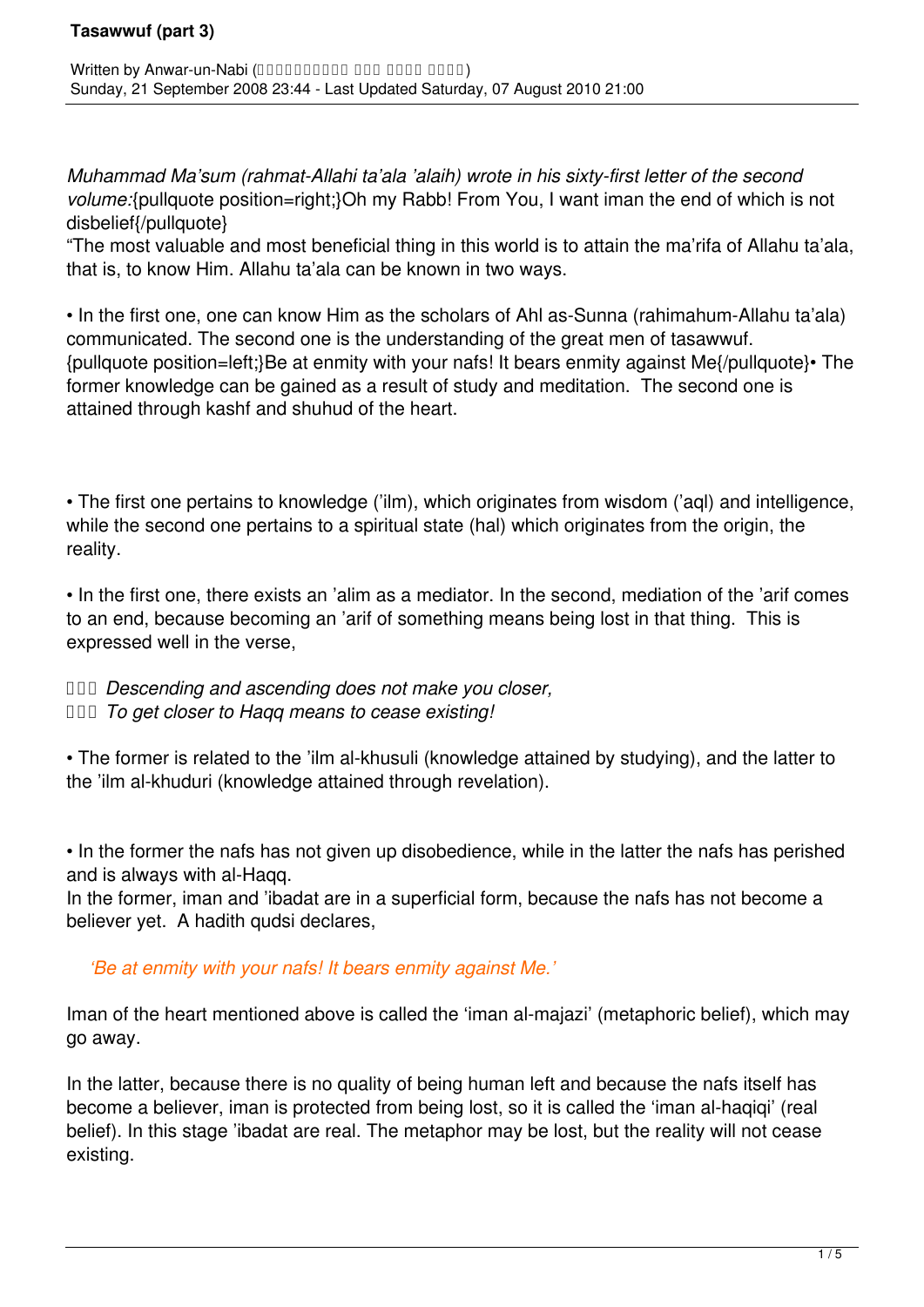## **Tasawwuf (part 3)**

Written by Anwar-un-Nabi (0000000000 000 0000 0000) Sunday, 21 September 2008 23:44 - Last Updated Saturday, 07 August 2010 21:00

This real belief is referred to in the hadith ash-sharif,

*'Oh my Rabb! From You, I want iman the end of which is not disbelief,'*

and in the 136th ayat of the Surat an-Nisa,

*'Oh Believers! Believe in Allah and His Rasul.'* [1]

## **Tabular Version:**

**The two ways by which Allahu ta'ala can be known:**

As the scholars of Ahl as-Sunna (rahimahum-Allahu ta'ala) communicated

As the understanding of the great men of tasawwuf

Gained as a result of study and meditation

Is attained through kashf and shuhud of the heart

Pertains to knowledge ('ilm), which originates from wisdom ('aql) and intelligence

Pertains to a spiritual state (hal) which originates from the origin, the reality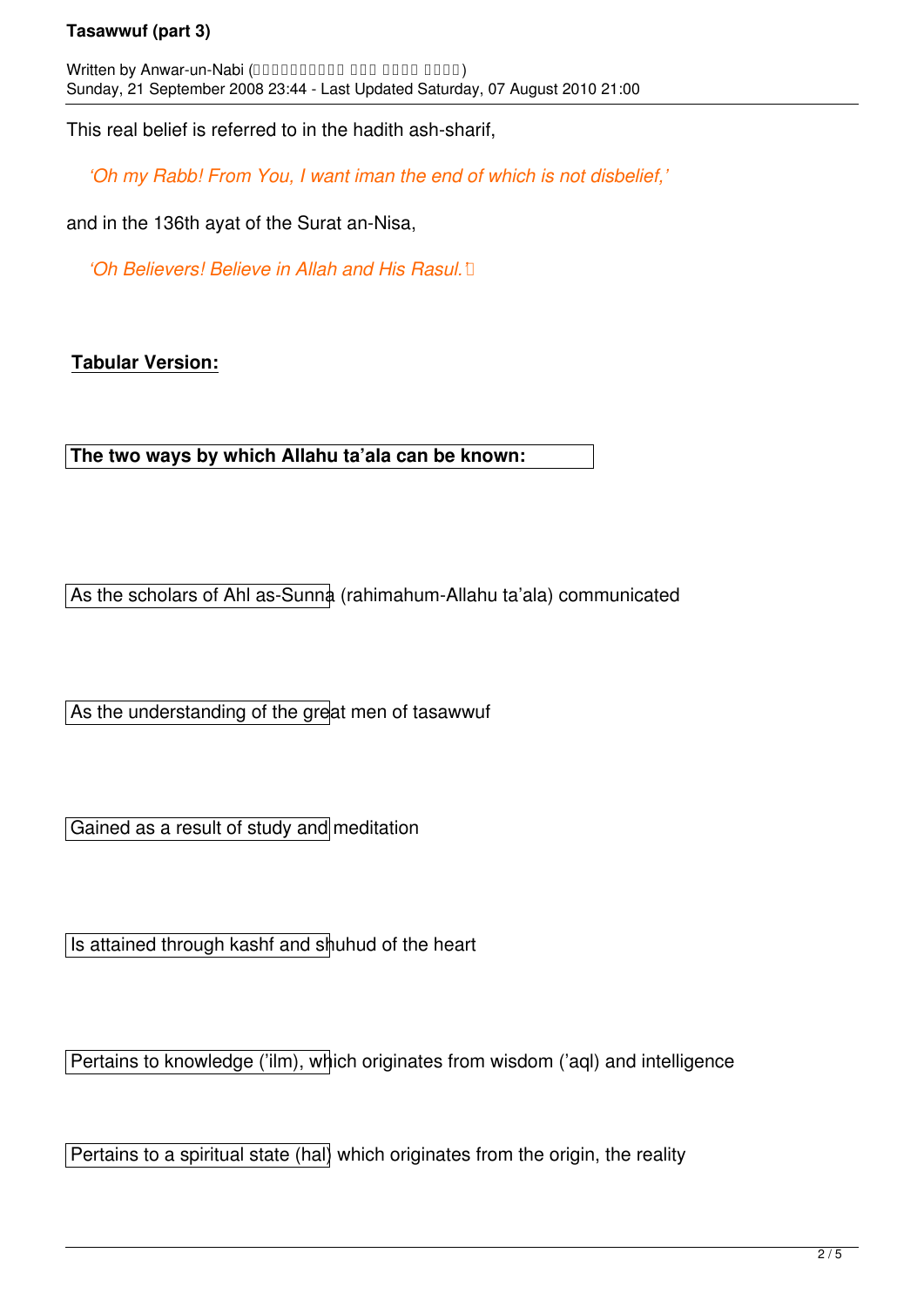There exists an 'alim as a mediator

Mediation of the 'arif comes to an end, because becoming an 'arif of something means being lost in that

*Descending and ascending does not make you closer…To get closer to Haqq means to cease existing!* 

Is related to the 'ilm al-khusuli (knowledge attained by studying)

Is related to the 'ilm al-khuduri (knowledge attained through revelation)

The nafs has not given up disobedience

The nafs has perished and is always with al-Haqq

Iman and 'ibadat are in a superficial form, because the nafs has not become a believer yet.

A hadith qudsi declares,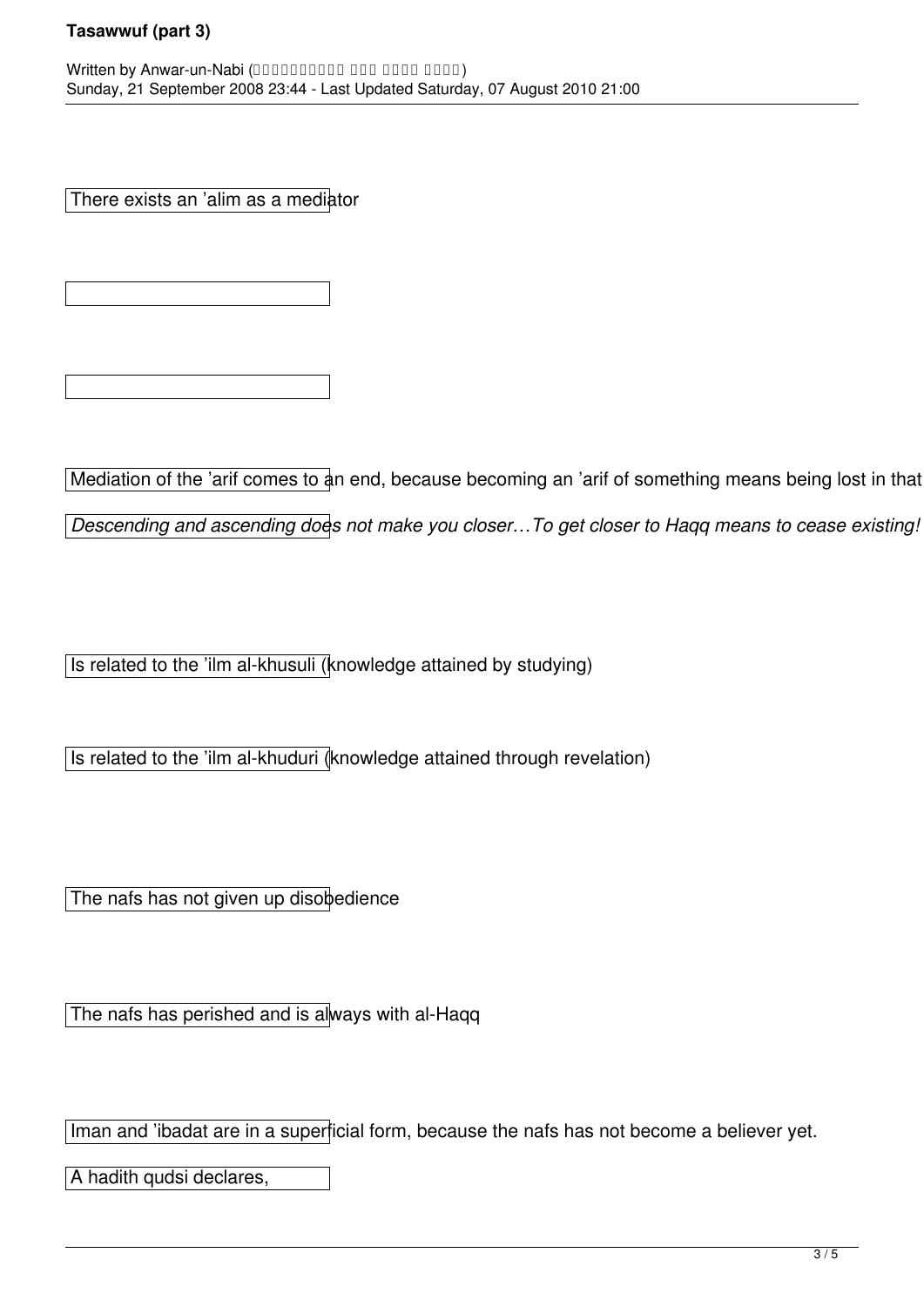Written by Anwar-un-Nabi (0000000000 000 0000 0000) Sunday, 21 September 2008 23:44 - Last Updated Saturday, 07 August 2010 21:00

'Be at enmity with your nafs! It bears enmity against Me.'

Iman of the heart mentioned above is called the 'iman al-majazi' (metaphoric belief), which may go away

Because there is no quality of being human left and because the nafs itself has become a believer, imar

In this stage 'ibadat are real. The metaphor may be lost, but the reality will not cease existing.

This real belief is referred to in the hadith ash-sharif,

*'Oh my Rabb! From You, I want iman the end of which is not disbelief,'*

and in the 136th ayat of the Surat an-Nisa,

*'Oh Believers! Believe in Allah and His Rasul.'*

*Tabular Version by Anwar-un-nabi* 

continued in article "Tasawwuf (part 4)" ...